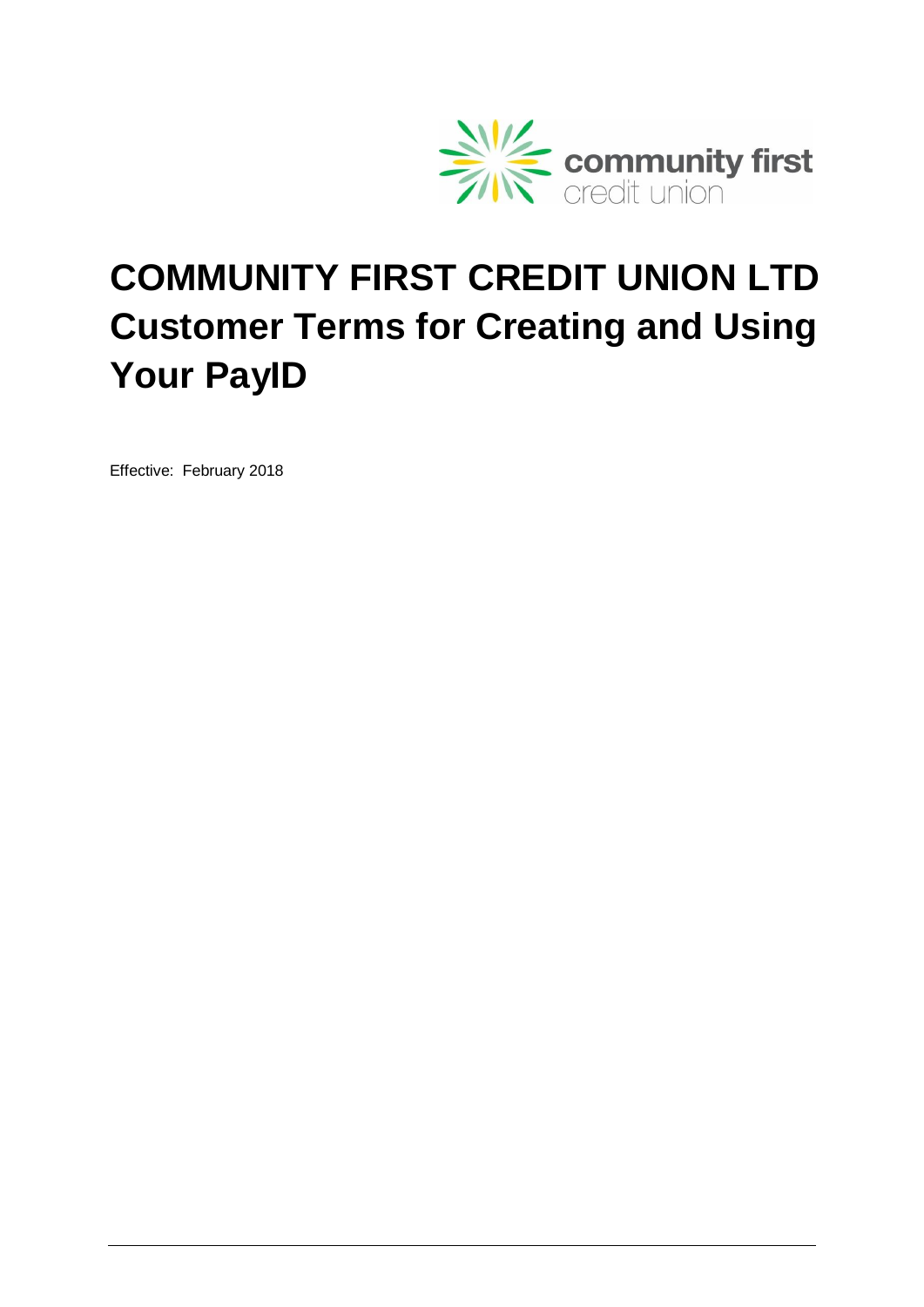## **Definitions:**

| word or expression         | means                                                                                                                                                                                                                          |
|----------------------------|--------------------------------------------------------------------------------------------------------------------------------------------------------------------------------------------------------------------------------|
| account                    | your account with us                                                                                                                                                                                                           |
| <b>Authorised User</b>     | you and any person you have authorised to operate your<br>account                                                                                                                                                              |
| <b>Misdirected Payment</b> | an NPP Payment erroneously credited to the wrong<br>account because of an error in relation to the recording<br>of the PayID or associated account information in the<br>PayID service                                         |
| <b>Mistaken Payment</b>    | an NPP Payment, made by a payer who is a 'user' for the<br>purposes of the ePayments Code, which is erroneously<br>credited to the wrong account because of the payer's<br>error                                               |
| <b>NPP</b>                 | the New Payments Platform operated by NPP Australia<br>Limited                                                                                                                                                                 |
| <b>NPP Payments</b>        | payments cleared and settled via the NPP                                                                                                                                                                                       |
| <b>Organisation ID</b>     | an identifier for a customer that is a business customer<br>or organisation, constructed in accordance with specified<br>rules, and capable of independent verification of your<br>entitlement to that ID                      |
| <b>PaylD</b>               | the identifier you choose to use to receive NPP<br>Payments                                                                                                                                                                    |
| <b>PayID Name</b>          | the name we give you or the name selected by you (with<br>our approval) to identify you to Payers when your PayID<br>is used to make an NPP Payment                                                                            |
| <b>PayID service</b>       | the central payment addressing service which is<br>available for addressing NPP Payments                                                                                                                                       |
| <b>PaylD Type</b>          | the type of identifier you select for receiving NPP<br>Payments, which may be your telephone number, mobile<br>number, email address, Australian Company Number,<br>Australian Business Number or Organisation ID <sup>#</sup> |
| <b>Privacy Law</b>         | the Privacy Act 1988 (Cth) and regulations made under<br>the Act                                                                                                                                                               |
| We, us and our             | <b>Community First Credit Union Ltd</b>                                                                                                                                                                                        |
| You and your               | a person who, at the time a PayID service is provided, is<br>an individual or a business organisation that is our<br>customer (or prospective customer)                                                                        |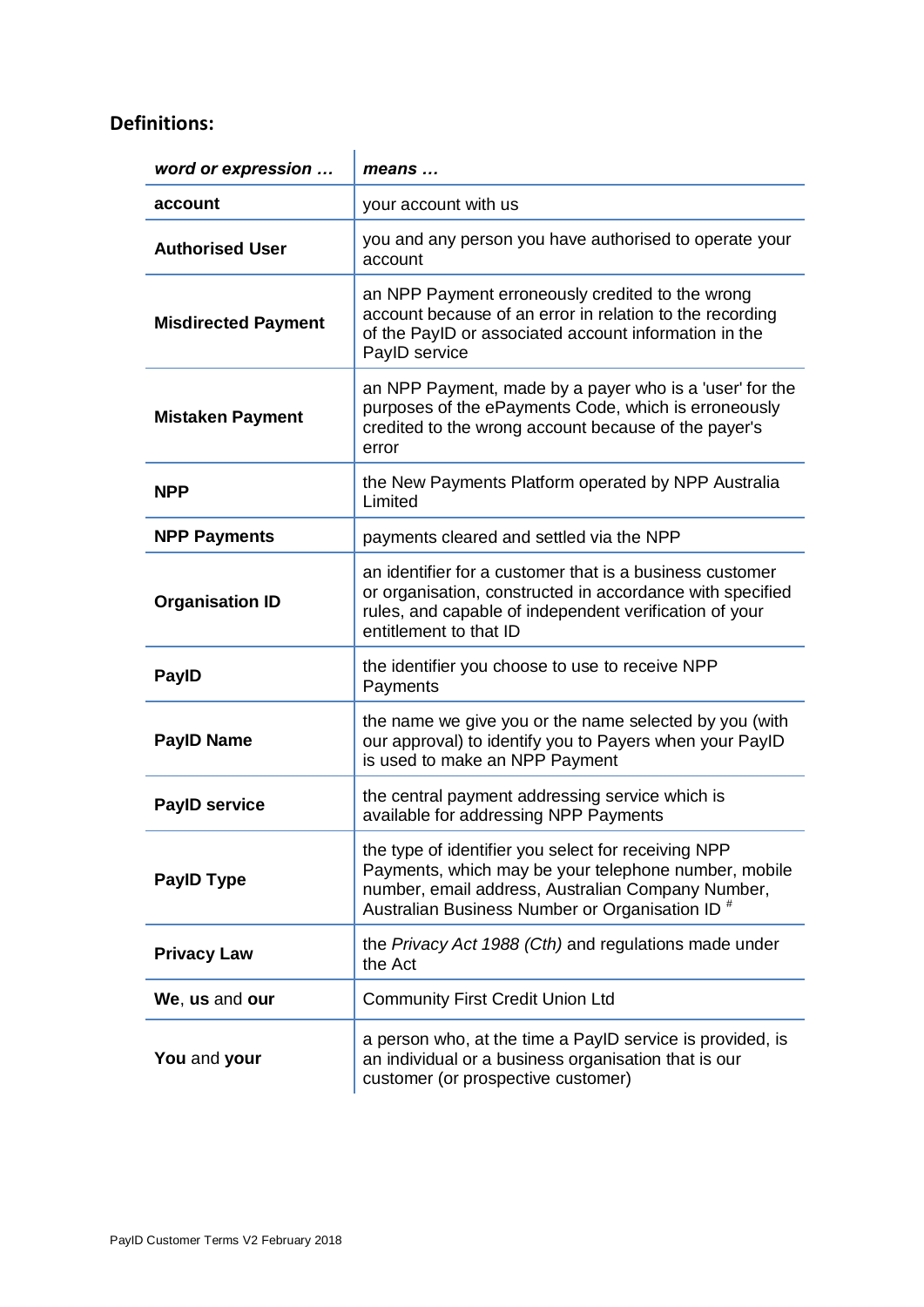## **Making and receiving NPP Payments using a PayID:**

- 1. The PayID service is the NPP Payment addressing service that enables payers to make NPP Payments to you using an alternative identifier instead of your account details.
- 2. Before you can create your PayID to receive NPP Payments into your account, you have to satisfy us that you either own or are authorised to use your chosen PayID and you have an eligible account.
- 3. Whether you choose to create a PayID for your account or not, you and each Authorised User, may use a payee's PayID to make particular types of NPP Payments to the payee from your account provided that:
	- (a) we and the payee's financial institution support the NPP Payment service;
	- (b) the payee's account is able to receive the particular NPP Payment; and
	- (c) the PayID is not locked.
- 4. For terms of:
	- (a) how PayID may be used for particular NPP Payment services, your obligations to input correct PayID details and to check the payee's PayID Name before sending an NPP Payment; and
	- (b) your rights in relation to the investigation and recovery of Mistaken Payments, Misdirected Payments and unauthorised (including fraudulent) NPP Payments, go to; [https://www.communityfirst.com.au](https://www.communityfirst.com.au/support/important-information/disclosure-documents) [/support/important-information/disclosure-documents.](https://www.communityfirst.com.au/support/important-information/disclosure-documents)

### **Choosing a PayID and PayID Name**

- 5. You may create a PayID as long as it is a supported PayID Type. You can review the full list of PayID Types we support on our website. We may update this list from time to time.
- 6. You can self register a mobile number or email address as a PayID. We will send you a Verification Code either via SMS or email which you will need to input to complete the registration process.
- 7. Some PayID Types, for example Organisation IDs, are restricted to business customers and organisations. Only eligible customers will be able to create a PayID that is a restricted PayID Type.
- 8. You must satisfy us that you own or are authorised to use your chosen PayID before you can use it to receive NPP Payments. This means we may ask you to provide evidence to establish this to our satisfaction, whether you are already registered for any other mobile or online banking or online payment services with us or not.
- 9. Depending on the policy of a payer's financial institution, your PayID Name may be displayed to payers who send NPP Payments to you. At the same time, you create your PayID, we will either enable you to: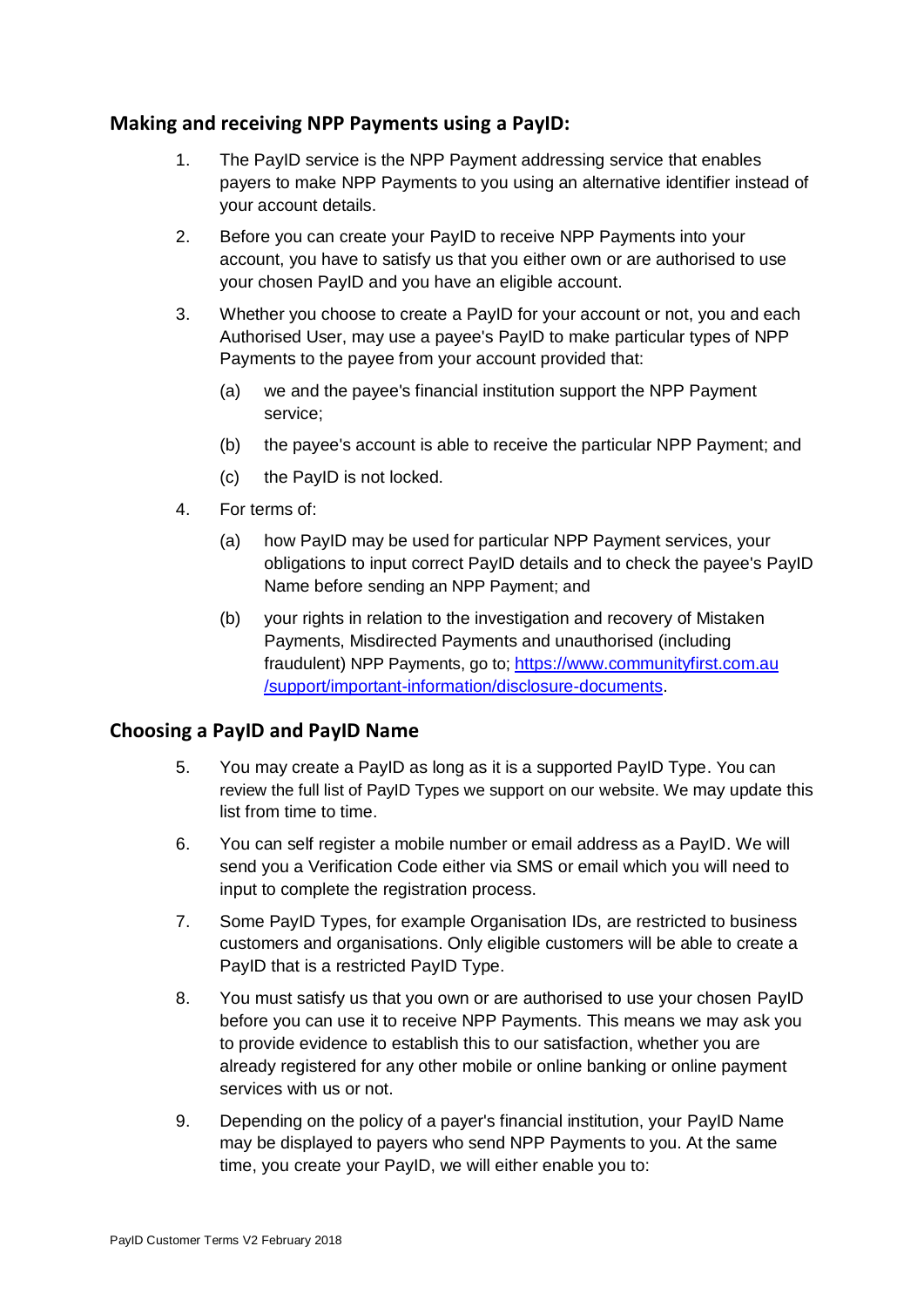- (a) confirm your selection of a PayID Name for display to payers; or
- (b) select an alternative PayID Name, such as your business name, for display.
- 10. We will not permit selection of a PayID Name that is likely to mislead or deceive a payer into sending you NPP Payments intended for another payee, or which for any reason is inappropriate.

#### **Creating your PayID**

- 11. Instructions on how to self register a mobile number or email address, or request set-up of another PayID type can be found on our website. We will not create a PayID for you without your prior consent.
- 12. You may choose to create more than one PayID for your account.
- 13. If your account is a joint account, you and each other joint account holder can create a unique PayID for the account.
- 14. If you have Authorised Users on your account, each Authorised User may create a unique PayID for the account.
- 15. Once a PayID is created and linked to your account, it may not be used in relation to any other account with us or with any other financial institution. See clause [18](#page-3-0) and [20](#page-3-1) for details on transferring PayIDs.
- 16. The PayID service does not support duplicate PayIDs. If you try to create a PayID for your account which is identical to another PayID in the service, you will see the following message *Unable to Register PayID*. You can contact us to discuss duplicate PayIDs. We cannot disclose details of any personal information in connection with duplicate PayIDs.

#### **Transferring your PayID to another account**

- 17. You can transfer your PayID to another account with us, or to an account with another financial institution by submitting a written request to us.
- <span id="page-3-0"></span>18. A transfer of your PayID to another account with us will generally be effective immediately unless we notify you otherwise.
- 19. A transfer of your PayID to another financial institution is a two-step process initiated by you and completed by that financial institution. First, ask us to put your PayID into a transfer state and then complete the transfer via your new financial institution. Until the transfer is completed, NPP Payments to your PayID will be directed to your account with us. If the other financial institution does not complete the transfer within 14 days, the transfer will be deemed to be ineffective and your PayID will remain with your account. You can request transfer of your PayID at any time.
- <span id="page-3-1"></span>20. A PayID which we have temporarily disabled cannot be transferred: see clause [25.](#page-4-0)